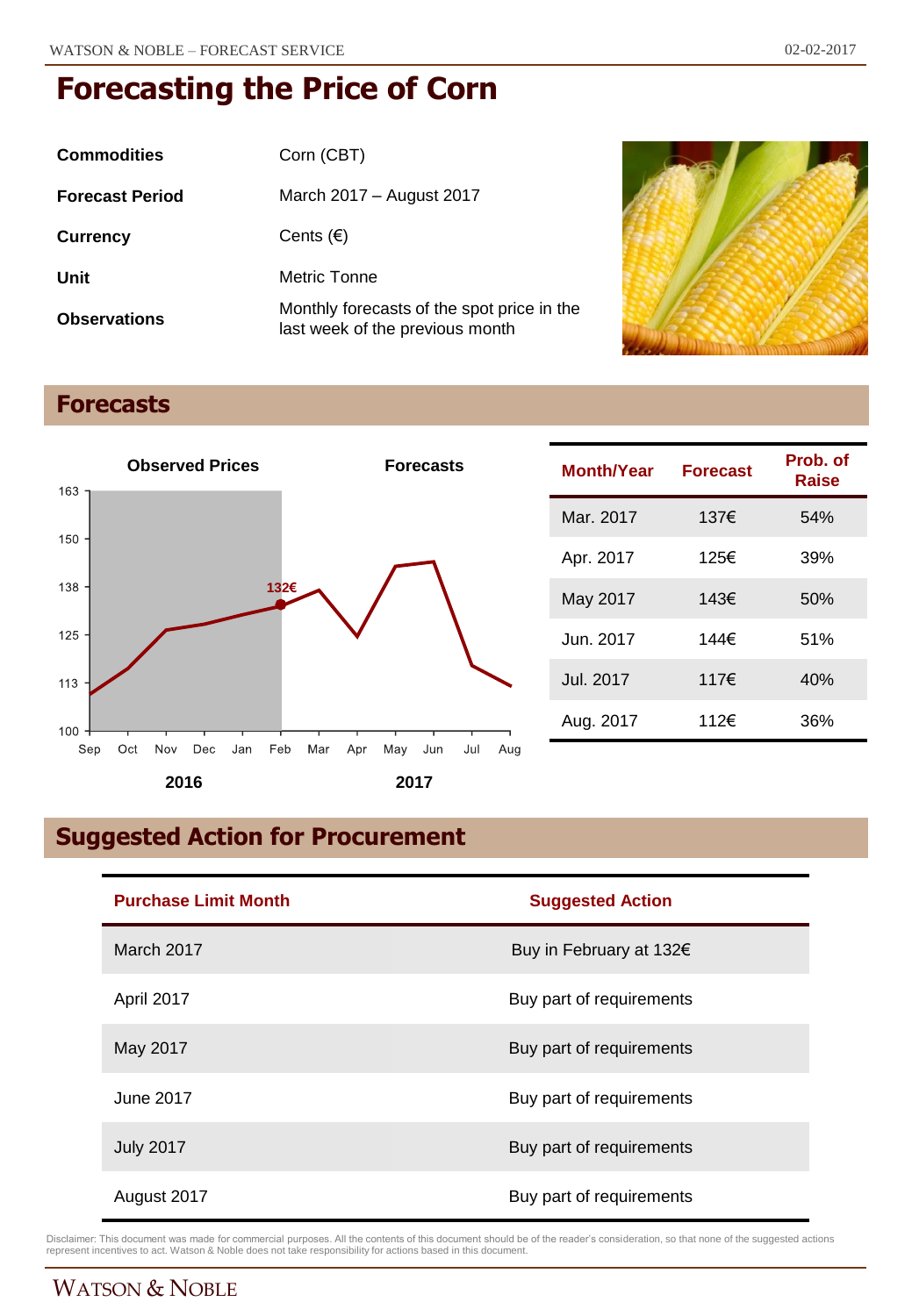## **Impact Analysis: One Month Forecast**



Our algorithm forecasts a higher price of Corn in one month: it is expectable that the price increases 3,11% from 132€ to 137€ until the beginning of March.

#### **Indices of Factors**



#### **Interpretation**

- **Decrease of Supply**: Positive pressure of the Supply index
- **Increase of Demand:** Positive pressure of the Demand index
- Positive pressure of the index of Corn
- Positive pressure of the index of variables representing the market upstream
- **Positive pressure of the index of variables** representing the market downstream
- Positive pressure of the financial index
- Positive pressure of other commodities and other factors
- Focus on Euro, Egypt, and UK

**Impact per Country**



Disclaimer: This document was made for commercial purposes. All the contents of this document should be of the reader's consideration, so that none of the suggested actions<br>represent incentives to act. Watson & Noble does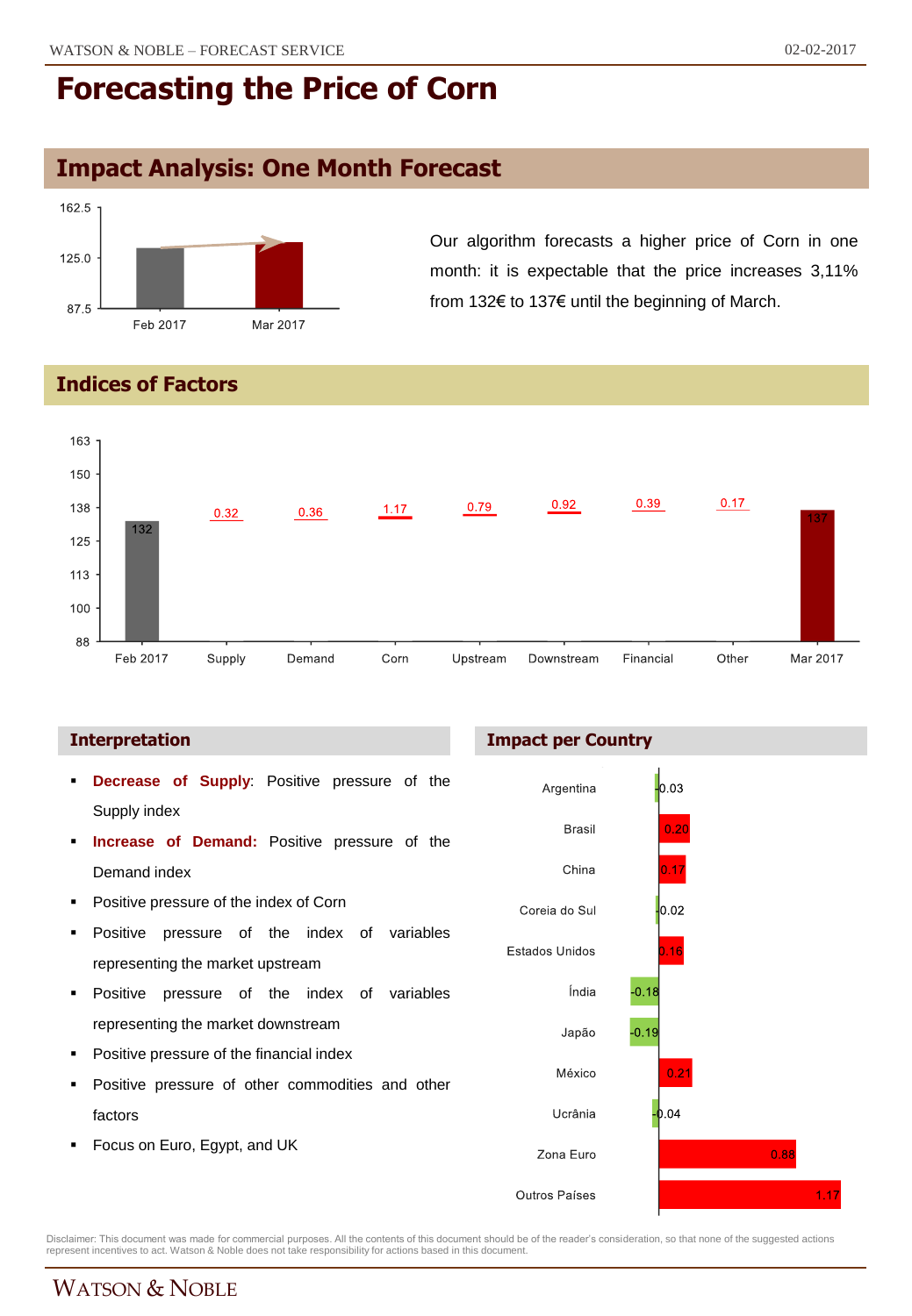## **Impact Analysis: Two Months Forecast**



Our algorithm forecasts a lower price of Corn in two months: it is expectable that the price decreases 5,95% from 132€ to 125€ until the beginning of April.

### **Indices of Factors**



- **Increase of Supply:** Negative pressure of the Supply index
- **Considerable decrease of Demand:** Negative pressure of the Demand index
- **Positive pressure of the index of Corn**
- Slightly negative pressure of the index of variables representing the market upstream
- Negative pressure of the index of variables representing the market downstream
- Negative pressure of the financial index
- Negative pressure of other commodities and other factors
- Focus on Egypt, Japan, and Mexico

#### **Interpretation Impact per Country**



Disclaimer: This document was made for commercial purposes. All the contents of this document should be of the reader's consideration, so that none of the suggested actions<br>represent incentives to act. Watson & Noble does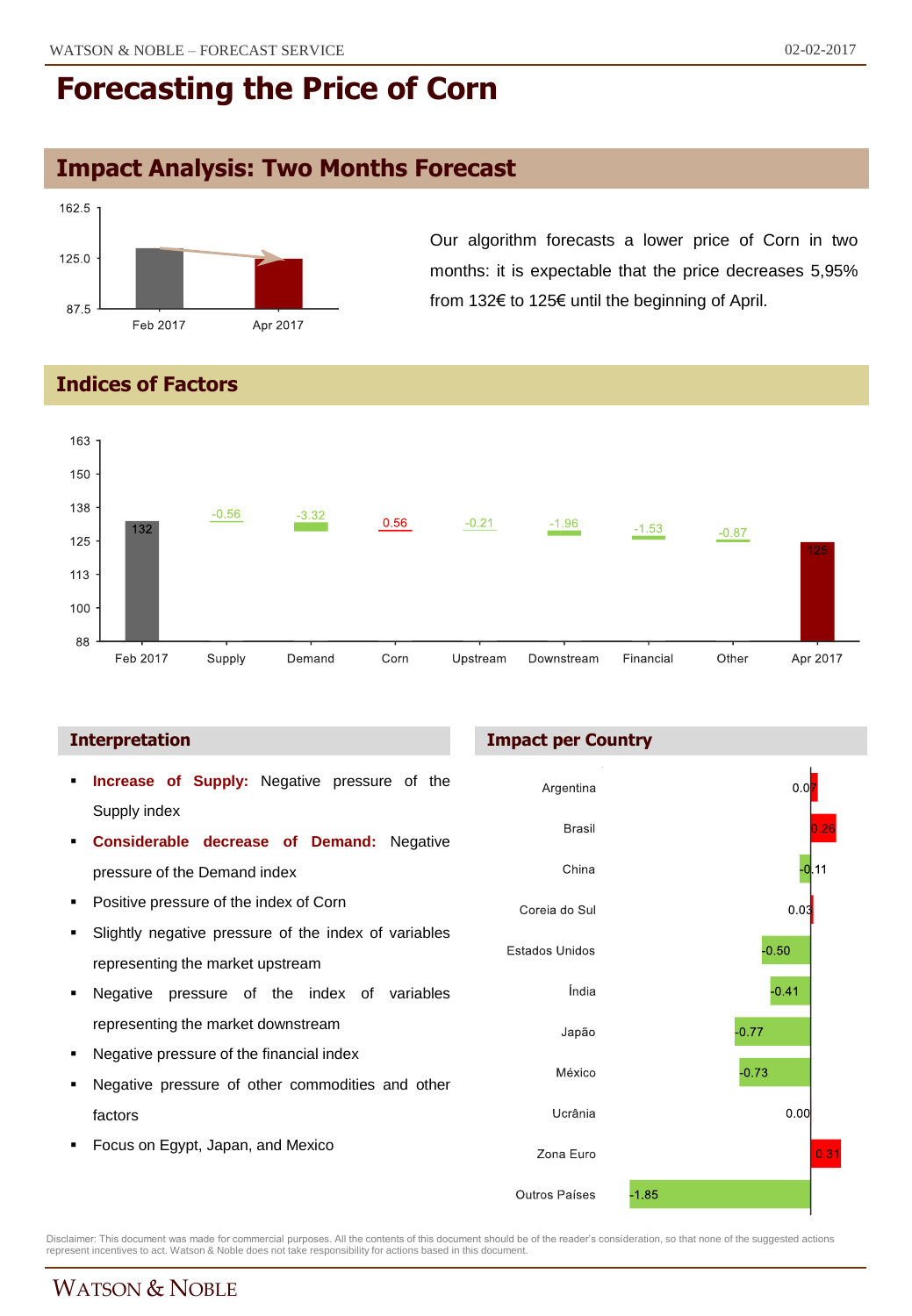## **Impact Analysis: Three Months Forecast**



Our algorithm forecasts a higher price of Corn in three months: it is expectable that the price increases 7,82% from 132€ to 143€ until the beginning of May.

#### **Indices of Factors**



- **Decrease of Supply:** Positive pressure of the Supply index
- **Increase of Demand:** Positive pressure of the Demand index
- Positive pressure of the index of Corn
- Positive pressure of the index of variables representing the market upstream
- **Positive pressure of the index of variables** representing the market downstream
- Positive pressure of the financial index
- Negative pressure of other commodities and other factors
- Focus on US, Taiwan, and Malaysia

#### **Interpretation Impact per Country**



Disclaimer: This document was made for commercial purposes. All the contents of this document should be of the reader's consideration, so that none of the suggested actions<br>represent incentives to act. Watson & Noble does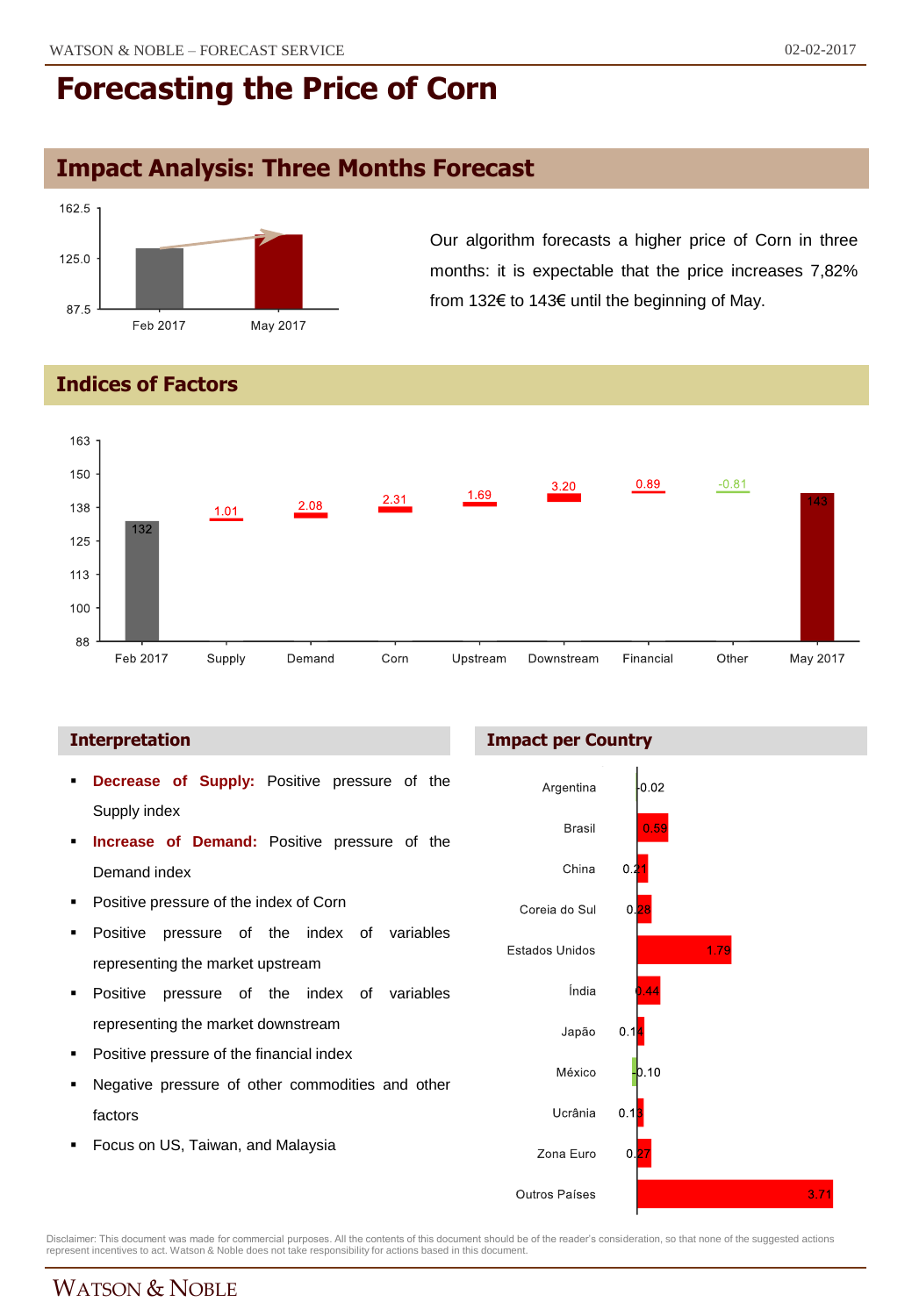## **Impact Analysis: Four Months Forecast**



Our algorithm forecasts a higher price of Corn in four months: it is expectable that the price increases 8,71% from 132€ to 144€ until the beginning of June.

#### **Indices of Factors**



- **Decrease of Supply:** Positive pressure of the Supply index
- **Increase of Demand:** Positive pressure of the Demand index
- Positive pressure of the index of Corn
- Positive pressure of the index of variables representing the market upstream
- **Considerably positive pressure of the index of variables representing the market downstream**
- Positive pressure of the financial index
- Negative pressure of other commodities and other factors
- Focus on US, Russia, and Malaysia





Disclaimer: This document was made for commercial purposes. All the contents of this document should be of the reader's consideration, so that none of the suggested actions<br>represent incentives to act. Watson & Noble does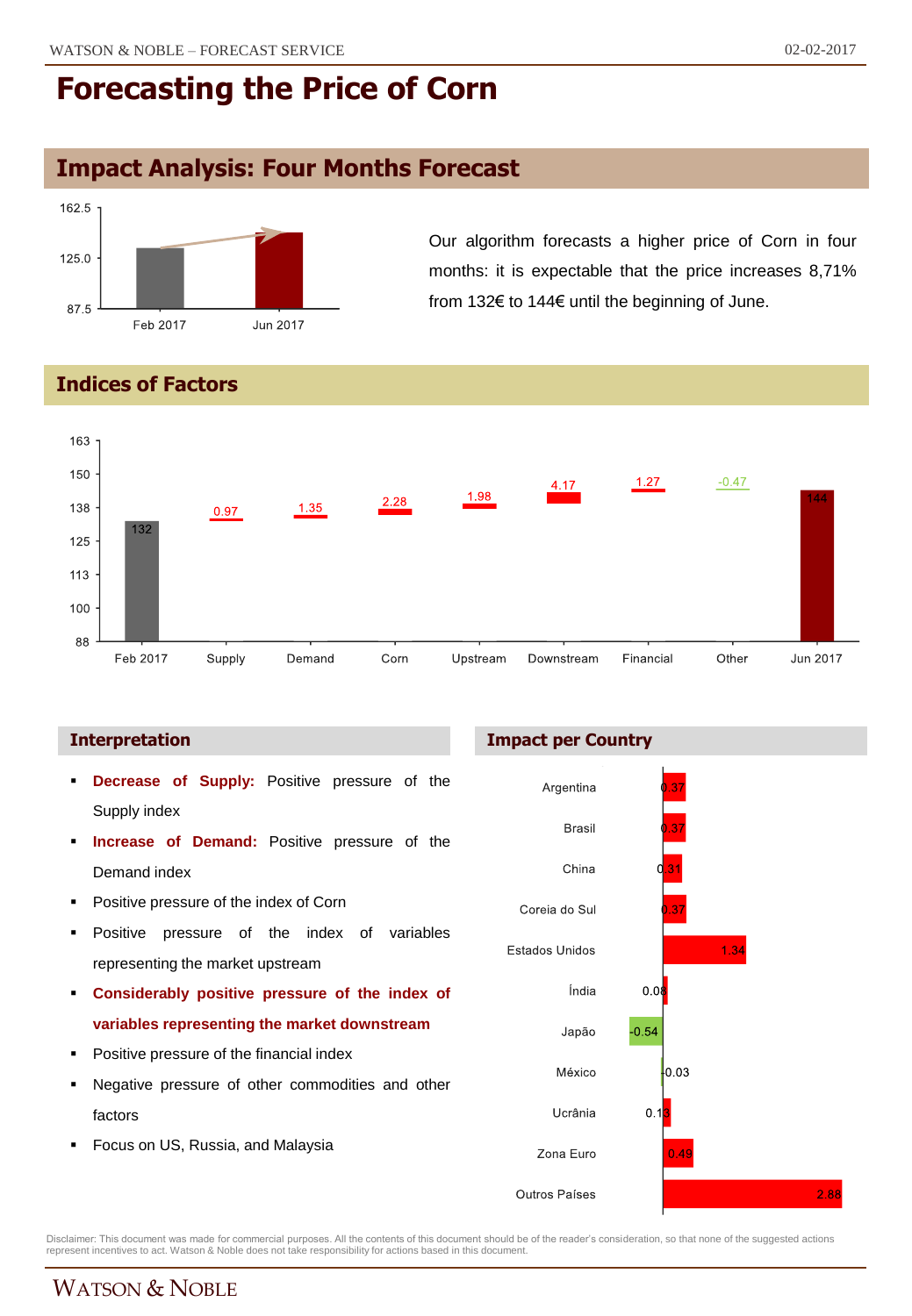## **Impact Analysis: Five Months Forecast**



Our algorithm forecasts a lower price of Corn in five months: it is expectable that the price decreases 11,66% from 132€ to 117€ until the beginning of July.

### **Indices of Factors**



- **Increase of Supply:** Negative pressure of the Supply index
- **Considerable decrease of Demand:** Negative pressure of the Demand index
- Slightly positive pressure of the index of Corn
- **Considerably negative pressure of the index of variables representing the market upstream**
- Negative pressure of the index of variables representing the market downstream
- Negative pressure of the financial index
- Negative pressure of other commodities and other factors
- Focus on Egypt, Mexico, and Euro

#### **Interpretation Impact per Country**



Disclaimer: This document was made for commercial purposes. All the contents of this document should be of the reader's consideration, so that none of the suggested actions<br>represent incentives to act. Watson & Noble does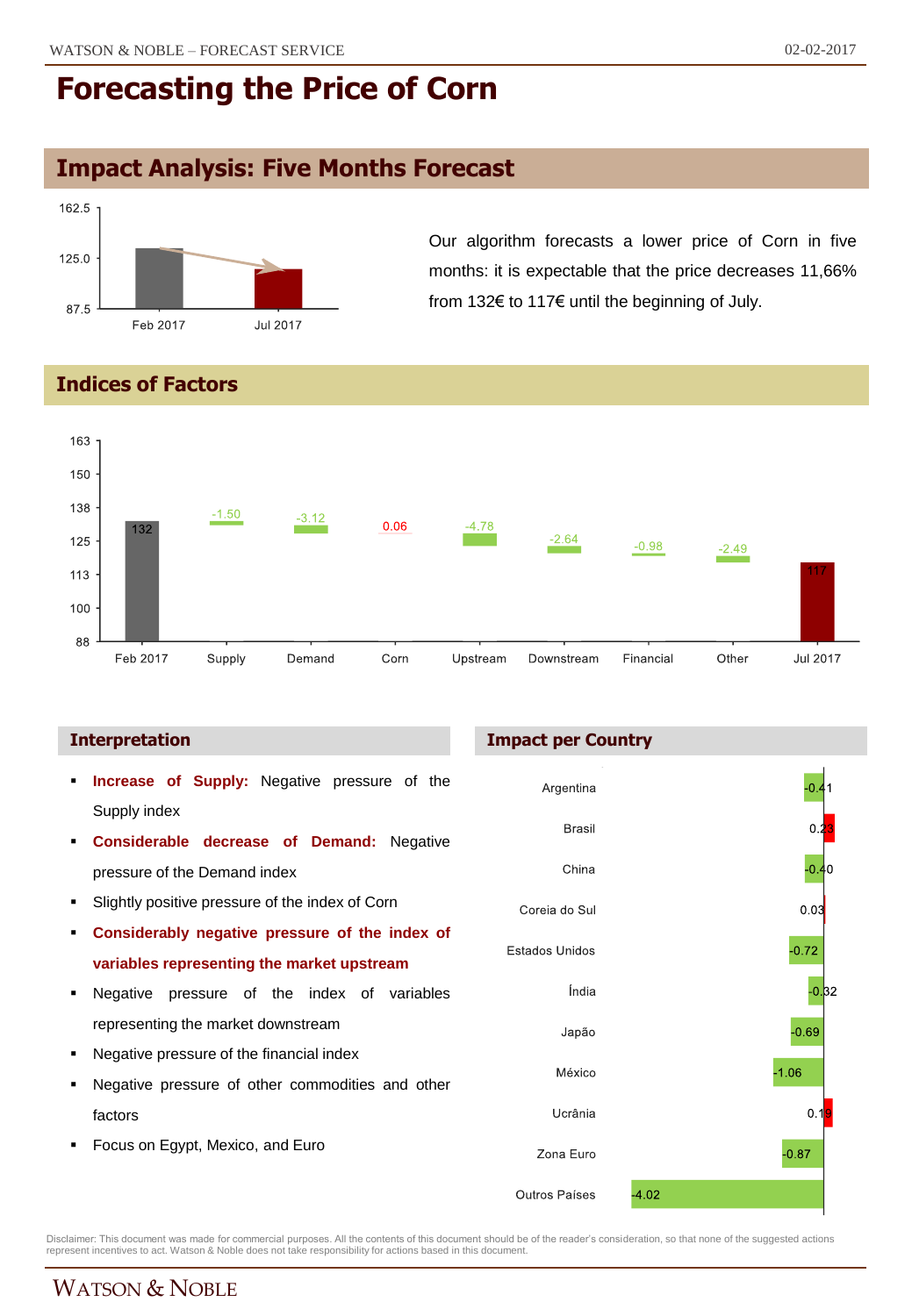## **Impact Analysis: Six Months Forecast**



Our algorithm forecasts a lower price of Corn in six months: it is expectable that the price decreases 15,61% from 132€ to 112€ until the beginning of August.

#### **Indices of Factors**



#### **Interpretation**

- **Increase of Supply:** Negative pressure of the Supply index
- **Considerable decrease of Demand:** Negative pressure of the Demand index
- Slightly negative pressure of the index of Corn
- **Considerably negative pressure of the index of variables representing the market upstream**
- **Considerably negative pressure of the index of variables representing the market downstream**
- Negative pressure of the financial index
- **Considerably negative pressure of other commodities and other factors**
- Focus on Egypt, Mexico, and Japan

#### **Impact per Country**



Disclaimer: This document was made for commercial purposes. All the contents of this document should be of the reader's consideration, so that none of the suggested actions<br>represent incentives to act. Watson & Noble does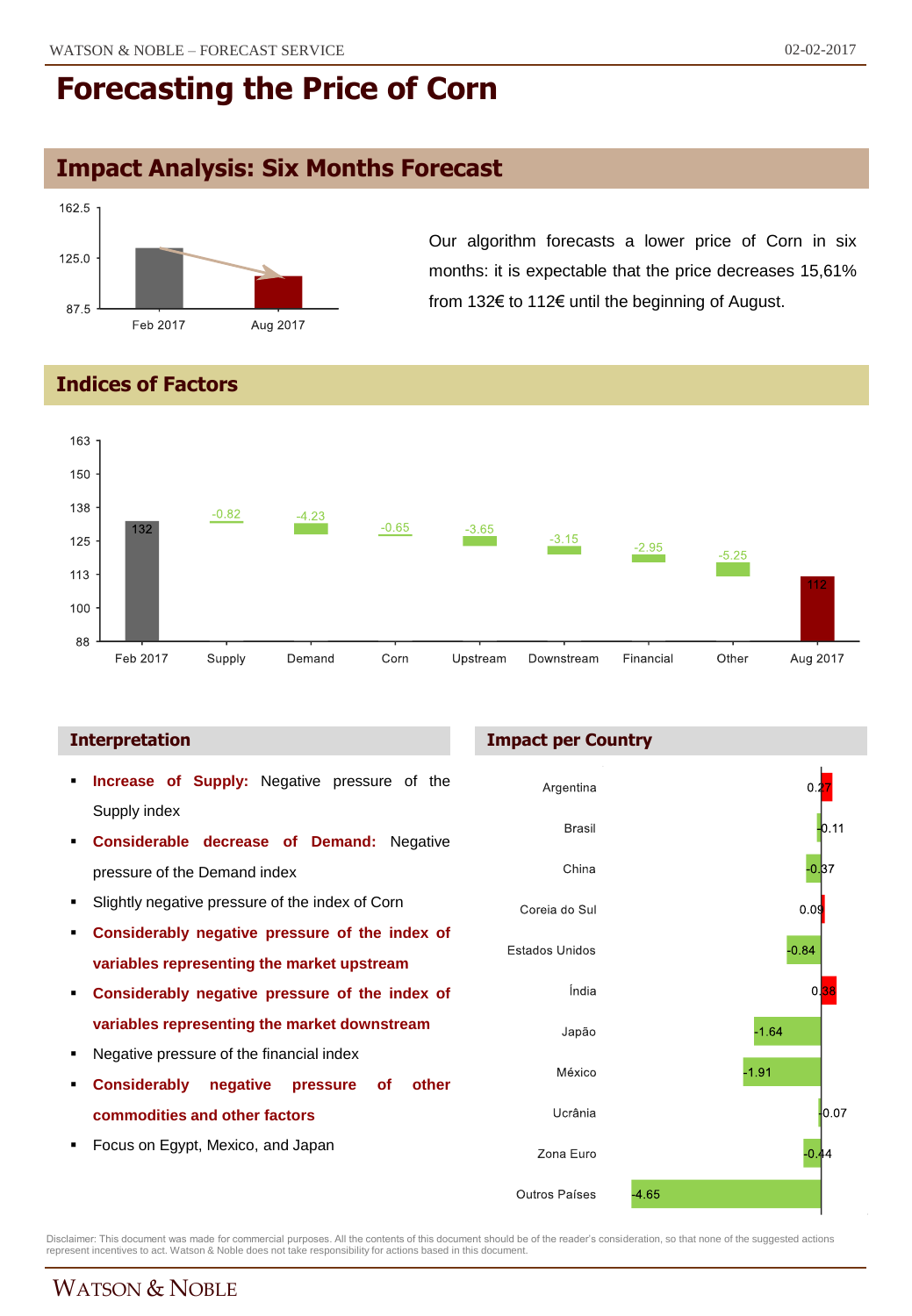## **APPENDIX I – Technical Explanation of the Impact Analysis**

In this appendix, we explain the impact analysis of the factors that most contribute for our forecasts.

This Impact Analysis is conducted individually for **each time horizon**, allowing for a distinction between the indices of variables that contribute for our forecasts at short and medium run.

For each time horizon, our analysis has **two components**: first, we present the impact of variables grouped by **indices of factors**; second we present the impact of variables grouped by **indices of countries.**

#### **Indices of Factors**

**Indices of factors** are indices of the weighted contributions of the variables grouped in those factors.

**Supply Index:** composed of macroeconomic variables of the producing and exporting countries. It includes variables such as production, exchange rates, inflation, monetary policy, and wages. For example, an increase in wages implies higher production costs which should (in linear, general, and *ceteris paribus* terms) generate an incentive to increase prices;

**Demand index:** composed of macroeconomic variables of the consuming and importing countries. It includes variables such as production, exchange rates, inflation, monetary policy, and wages. For example, a decrease in a consumer confidence index should (in linear, general, and *ceteris paribus* terms) increase savings and decrease demand, leading to lower prices;

**Corn Index**: composed of variables related to Corn. It includes variables such as the price of Corn in different regions of the world, futures, exports, imports, and producer prices of Corn in some countries. For example, an increase in the price of Corn in other region may imply an increase in the price of Corn in Spain due to arbitrage movements;

**Upstream index:** composed of variables related to Weather and Fertilizers. It includes variables such as the price and exports, imports, and producer prices of the inputs in some countries. For example, an increase in the price of Fertilizers should (in linear, general, and *ceteris paribus* terms) generate an increase in the price of Corn;